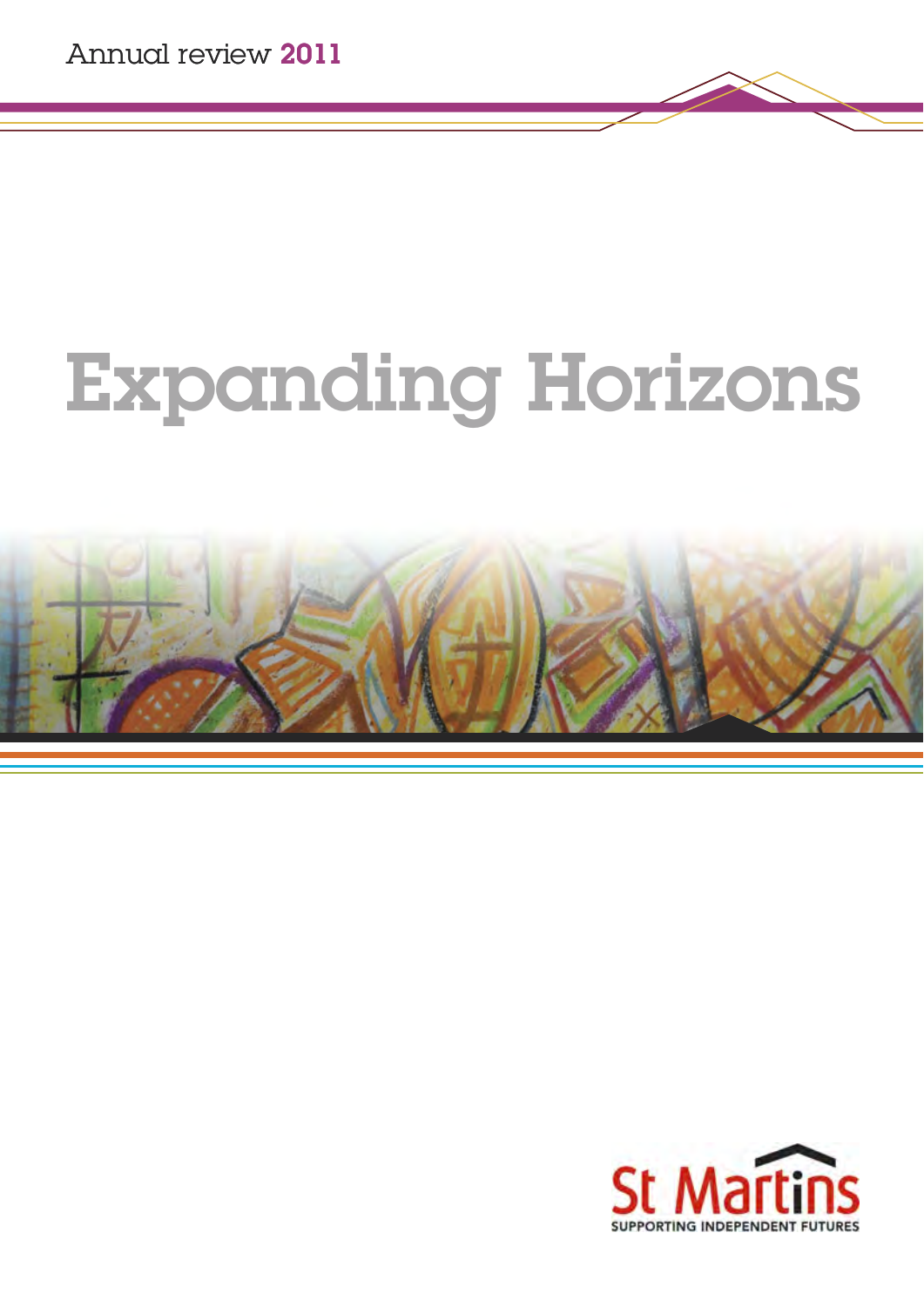#### Purpose:

St Martins is a Registered Social Landlord and a leading specialist provider of housing, care, support and community reintegration services to people over 16 who have mental health problems, ex-offenders with support needs and people at risk of offending. We specialise in providing services for mentally disordered offenders.

#### Vision:

St Martins exists to develop the potential of its service users in order to maximise their independence.

#### Values:

St Martins believes that everyone associated with it should be treated with fairness, justice, respect, equality, integrity and probity.

### Robert Omer 1971-2010

Robert, who was a resident at St Martins' Davenant Road project, died very suddenly last year. He was a keen and prolific artist and had been keen to have his artwork seen by other people. In addition to featuring in *Connect*, St Martins' service user newsletter, Robert's work was also exhibited at the 2010 Annual General Meeting.

The defining feature of Robert Omer's drawings is his attention to detail. Throughout this report, his work has been used to provide colour and interest. Robert would approve.



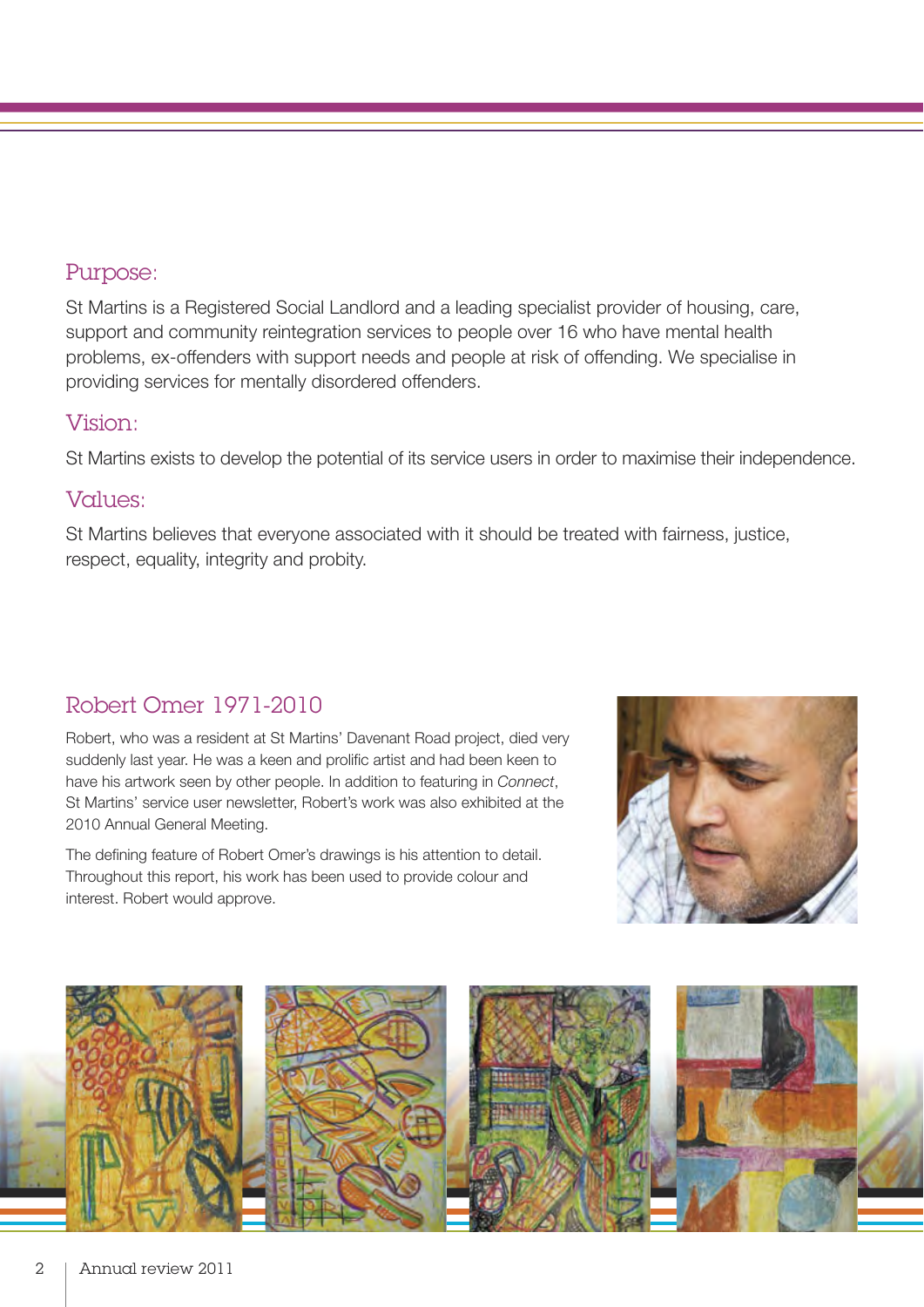## <span id="page-2-0"></span>**Contents**

| Foreword by Joanna Zinkin          | 4  |
|------------------------------------|----|
| Chair and Chief Executive's report | 6  |
| Matthew Rossor                     | 8  |
| <b>Vincent Murrain</b>             | 10 |
| Susie Horsford                     | 12 |
| Ray Gorthy                         | 14 |
| Move on                            | 16 |
| How our support works              | 17 |
| Service user demographics          | 18 |
| Income and expenditure             | 20 |
| Balance sheet                      | 21 |
| Joint working and partnership      | 22 |
| The team                           | 23 |

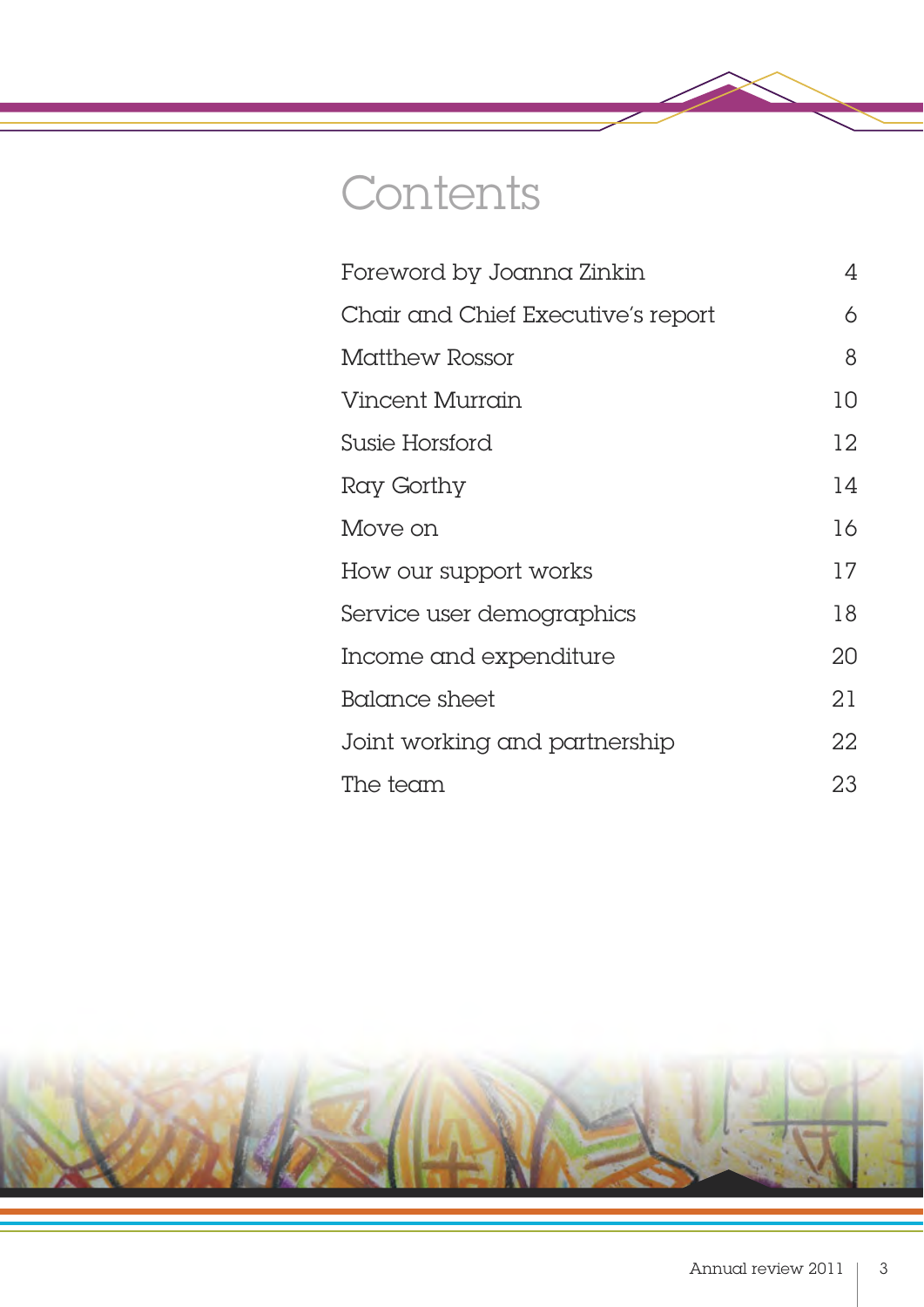### <span id="page-3-0"></span>Foreword by Joanna Zinkin

I'm enjoying life and doing normal things like going to the gym and swimming. I'm getting interested in alternative therapies – particularly those that help with stress – and my cooking's improving all the time! Pumpkin risotto is my signature dish of the moment.

"





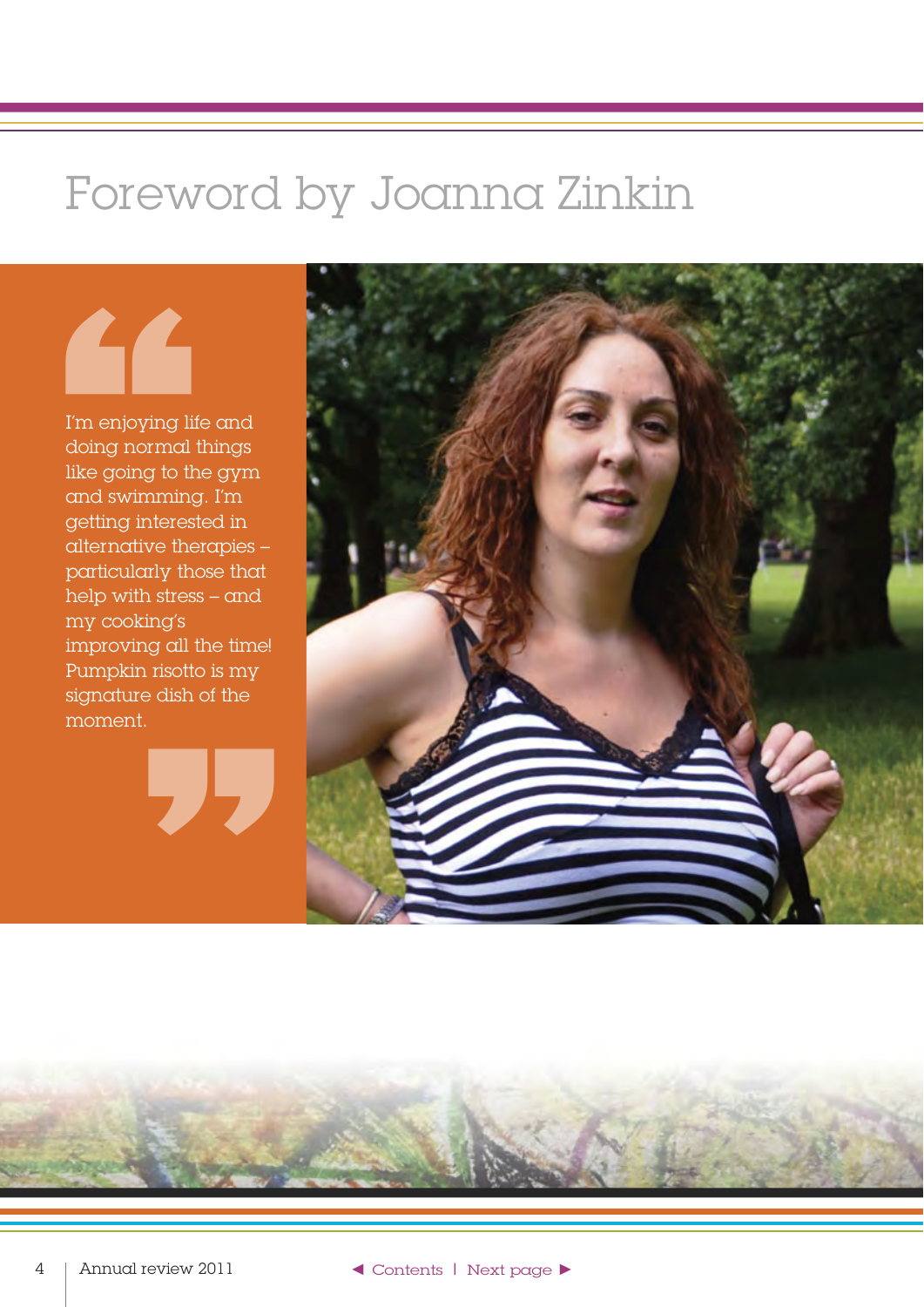#### <span id="page-4-0"></span>Performance poetry and pumpkin risotto

**Hello, I'm Joanna and I have been asked to write a little about myself and to provide the introduction for this annual review. I've been living independently of the support I received from St Martins for some time now but I still keep in touch with other service users. It's true to say that, whilst I have moved on and St Martins continues to develop its services across London, the emphasis on independent living skills and support for personal growth and development remain important features of what St Martins does. I hope you enjoy reading this review.** 

Having spent a decade in and out of various specialised mental health units, I was able to get a place with St Martins at their Caledonian Road project in Islington. That was back in late 2005 and it turned out to be a major turning point in my life. At last I had my own kitchen and bathroom and, whilst it was always going to be temporary, it still felt like home.

As I grew stronger and more independent my needs changed and I found myself "moving on" to less intensively supported housing. By this point I was developing a much better understanding of myself – my differences and similarities to others, and the things which had made me feel uncomfortable in the past with other people.

Since 2009 I have been living independently in my own flat with no problems at all. At first it was quite frightening but I was able to face it and build self discipline and routines which helped me. I managed to give up smoking in 2010 and have been involved with Islington Music Forum and an organisation called "Clean Break", through which I was able to create some performance poetry.

Overall, I'm enjoying life and doing normal things like going to the gym and swimming. I'm getting interested in alternative therapies – particularly those that help with stress – and my cooking's improving all the time! Pumpkin risotto is my signature dish of the moment.



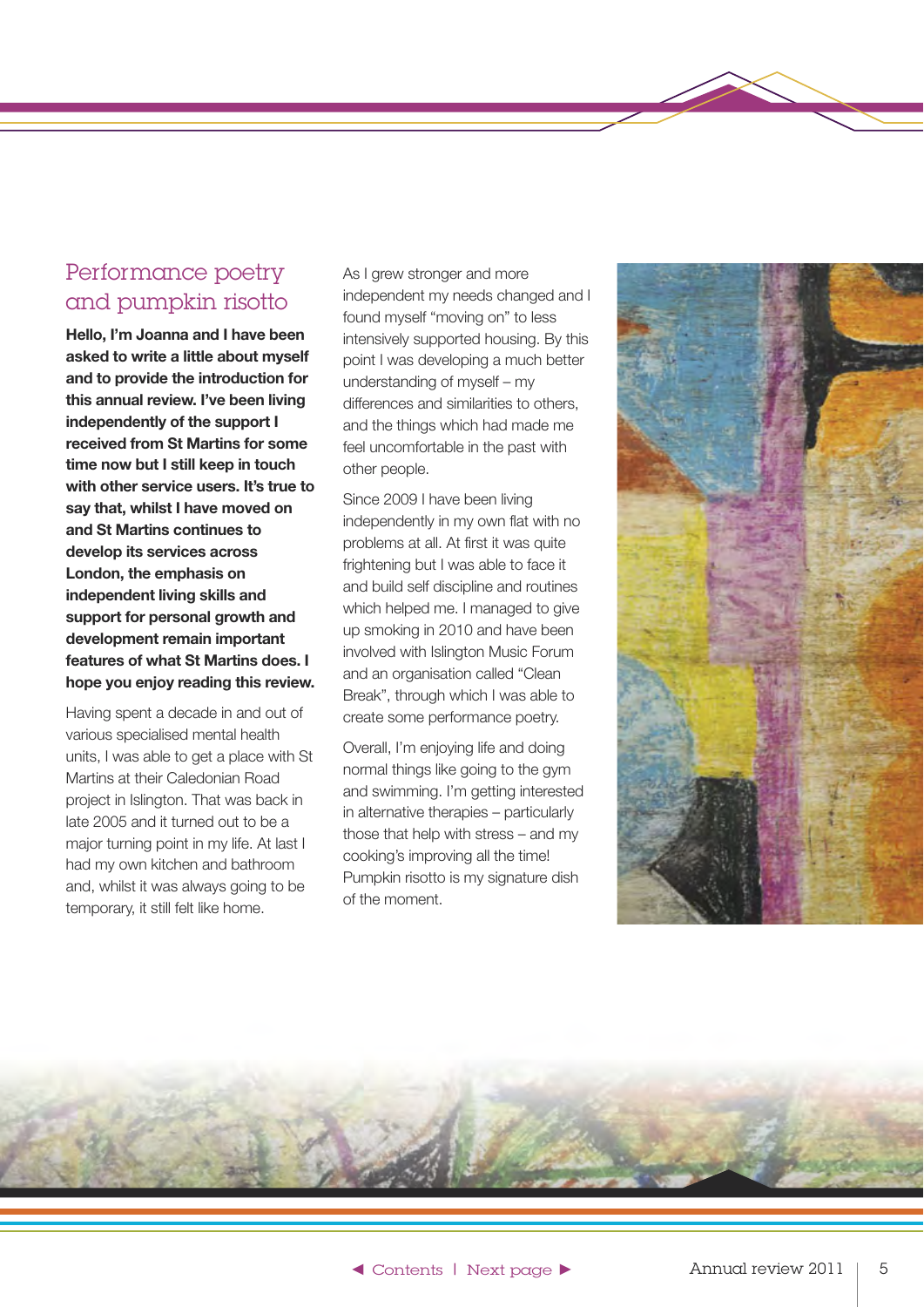# <span id="page-5-0"></span>Chair & Chief Executive's report

It gives us great pleasure to introduce St Martins' annual review for 2010/11. The title of the review is *expanding horizons* which elegantly encapsulates how our residents are moving on in their lives. We hope you enjoy reading about our work, the lives of our residents and their journeys of recovery.

In May 2010, a new Coalition government was elected and this has caused considerable change in our operating environment. Deep public expenditure cuts are a central plank of the government's strategy to reduce the structural deficit and, over the past year, these cuts have begun to impact on the housing and social care sectors in which we operate, and on all public services.

The Coalition government has begun to re-shape our landscape in other ways too. Across the public sector, change and reform are key themes; the Localism Bill introduces changes in local government and new rights and powers for communities and individuals. Major

changes to the NHS and how services are planned and commissioned are being consulted on and will be enacted in the Health and Social Care Bill. Welfare reform will affect our residents, both during their stay at St Martins and when they move on to independent accommodation. Our task is to remain informed and engaged with public sector reform and the changes it brings, and ensure we continue to provide personalised, value for money services that help our service users develop their full potential and lead more independent lives.

During the year, 89% of residents leaving our forensic care homes moved into independent accommodation. 100% were better able to manage their mental health and 100% complied with statutory orders. We are immensely proud of these outcomes and remain committed to using the Recovery Approach to help our residents make positive changes in their lives.

We continuously seek to develop our practice and improve positive outcomes for our residents. In order to build on our impressive outcomes, we have trained all our staff in the use of the Recovery Star. This tool is designed to help residents understand where they are in the recovery process and to provide both staff and residents with a visual representation of the recovery journey. The Recovery Star identifies and measures 10 core areas: managing mental health; self-care; living skills; social networks; work; relationships; addictive behaviour; responsibilities; identity and self-esteem; and trust and hope.

Despite the cuts in public expenditure and the changes in our operating environment, St Martins is committed to developing new services in response to demand from commissioners, and in the past year has committed £3m investment in service development and the upgrading of existing services.

In February 2011 we purchased a small house, 45 Wilton Square, and works will begin in July 2011 to

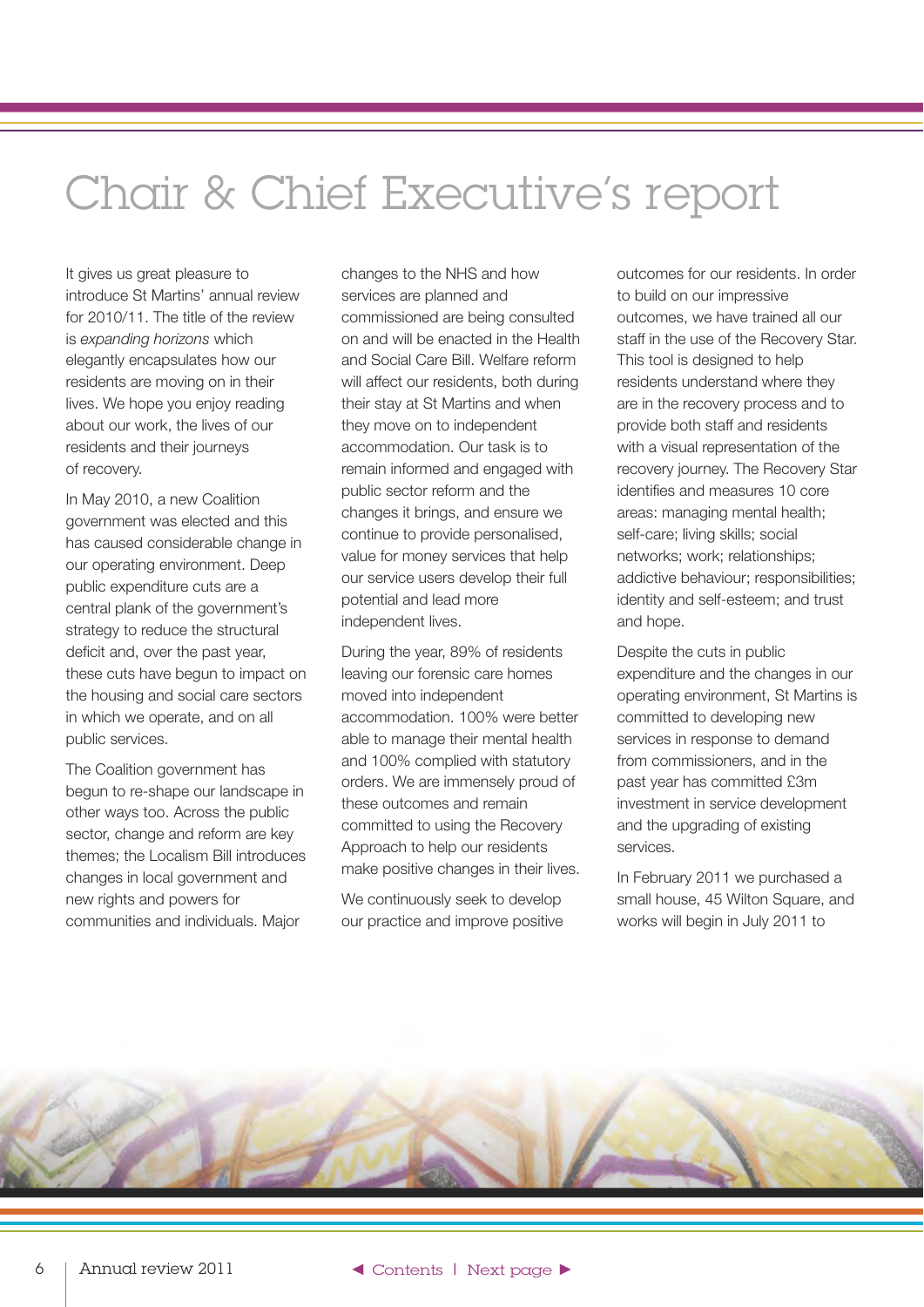<span id="page-6-0"></span>refurbish the building and develop three units of move on accommodation for residents. We began a major refurbishment of Ferrini House in London Borough of Lambeth which will be completed in July 2011. We have also appointed contractors to carry out the second phase of the refurbishment of our flagship care homes, New North Rd and Wilton Villas. These works will begin in August 2011 and last for nine months.

We are aware that the public expenditure cuts will have a negative impact but will also present opportunities for us to develop new services in response to identified need. We will remain agile and flexible in responding to opportunities and gaps in the market as we seek to achieve our strategic ambition of being the leading provider of community forensic services in London.

We have purchased a 17 bed registered care home in Brent, west London which will open at the beginning of 2012 as a community forensic service covering west and

north-west London. We are seeking a building in south-west London to establish a similar service in response to demand from commissioners. We have identified a building in Islington and plan to open our first women's forensic services in the next 12 months and are seeking a suitable building in east London for a second women's service.

Many of St Martins' residents are vulnerable and can present with a range of acute and complex problems, including challenging and sometimes violent behaviour towards others, to being traumatised and at risk of self-harm and of harm and exploitation by others. Our staff continue to demonstrate the professionalism and commitment that this often difficult and demanding work requires. We take this opportunity to thank them, and all our partners, for their contribution to the mission which we all share at St Martins: helping our residents develop their full potential and live life as independently as possible.



**Nick Purchase Chair** 



**John Thompson Chief Executive** 

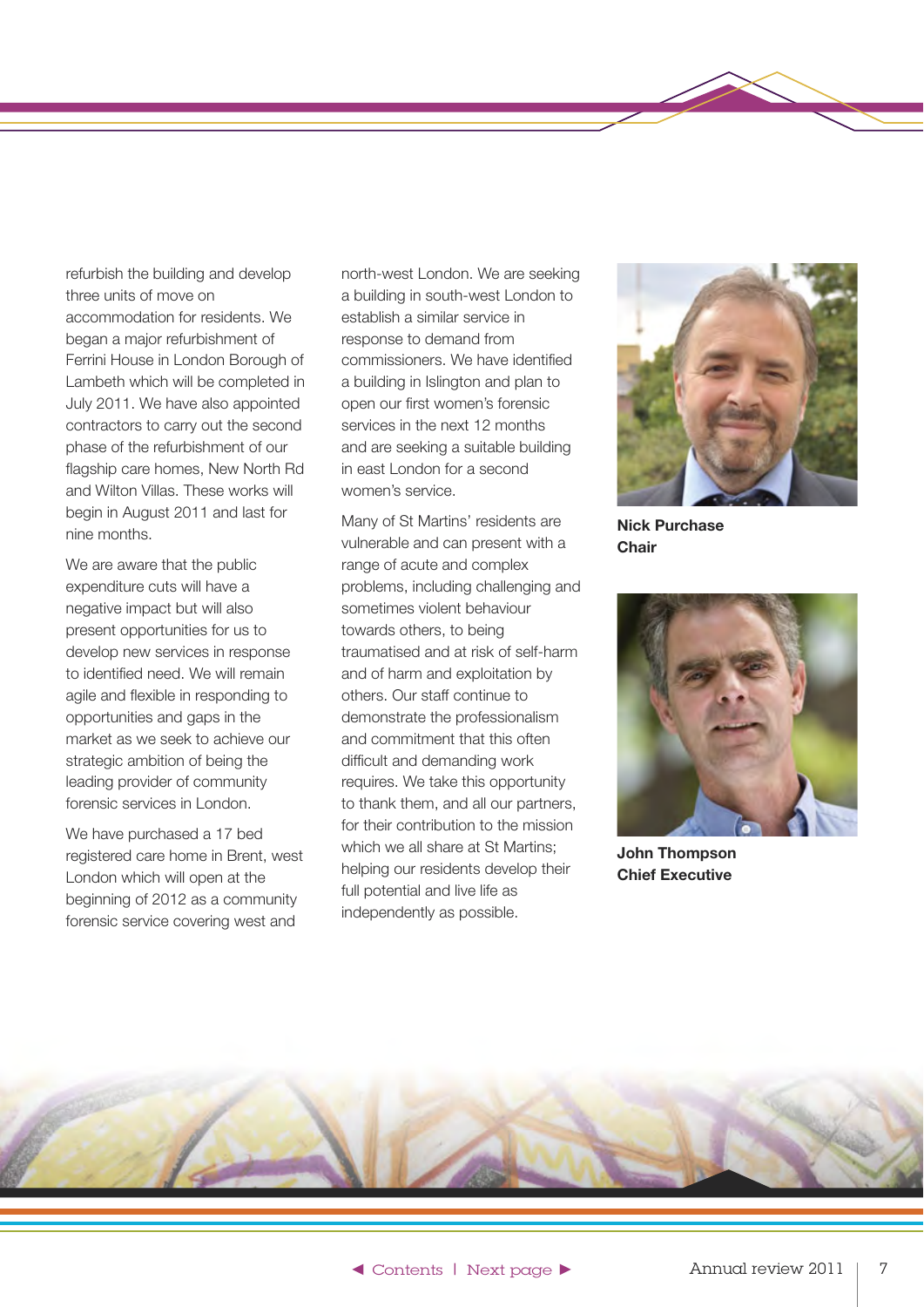### <span id="page-7-0"></span>Matthew Rossor



Our recovery-based approach to community rehabilitation and the development of life skills is key to our service users being able to live fulfilled and independent lives.





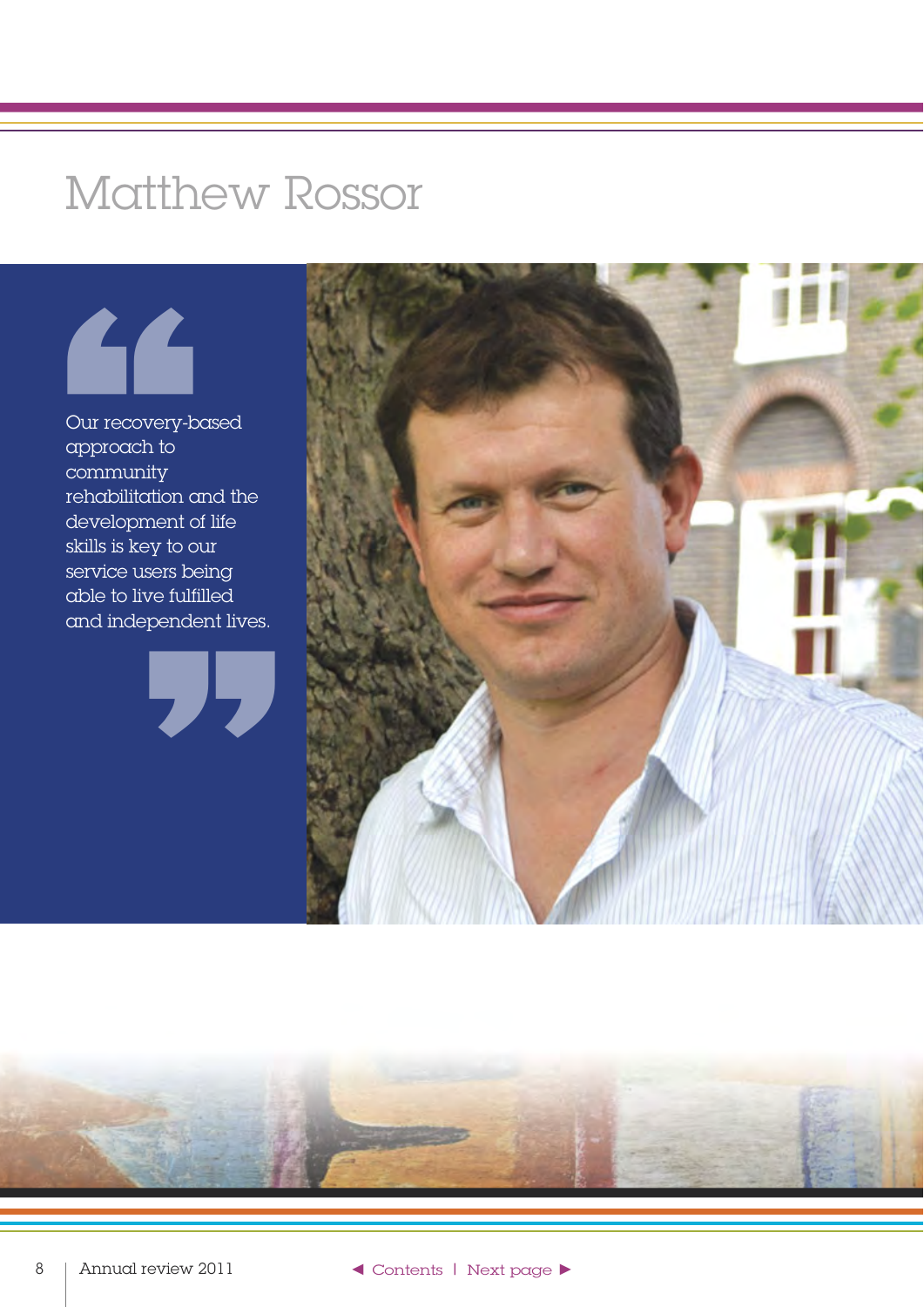#### <span id="page-8-0"></span>Building skills and facing new challenges

I like to think I look younger than I am but the fact remains that after more than 12 years working within St Martins I'm one of the "elder statesmen" among the staff team! A lot has happened over that time, both in terms of changes across the organisation and developments in my own career.

Starting out as a project worker in youth services, I gained experience in providing floating support to adults with mental health needs before being selected to manage a residential mental health project in Islington. While I cut my management teeth there I was also expanding my knowledge base with a post graduate diploma in counselling and further study in the area of transactional analysis. I found myself contributing to the work of the forensic psychotherapy team at Pentonville and Holloway prisons.

My current challenge is to manage our new residential care home for people with enduring mental health problems in Wembley. Our recoverybased approach to community rehabilitation and the development of life skills is key to our service users being able to live fulfilled and independent lives. I have led the training of our staff in the Recovery Approach for the past two years and am very much looking forward to applying the principles of that in our new care home.



### Learning and development – the key to service improvement

A key characteristic of St Martins' staff is the desire to learn and develop improved practice. This is reflected in our vocational training programme and in the range of learning activities which we offer. During the past year we have built on our expertise using, among many others, the following interventions:

- The Personality Disorder Virtual Learning Awareness Programme developed by the Tavistock and Portman NHS Trust and Nottingham University.
- A programme of workshops supporting the senior management team in introducing the use of the Balanced Scorecard approach to business planning and decision-making.
- Coaching skills training for front line managers.
- • NHF Board training in risk management and audit.
- ILM Level 5 leadership diploma for registered care managers.
- • Level 2 and 3 diplomas in health and social care.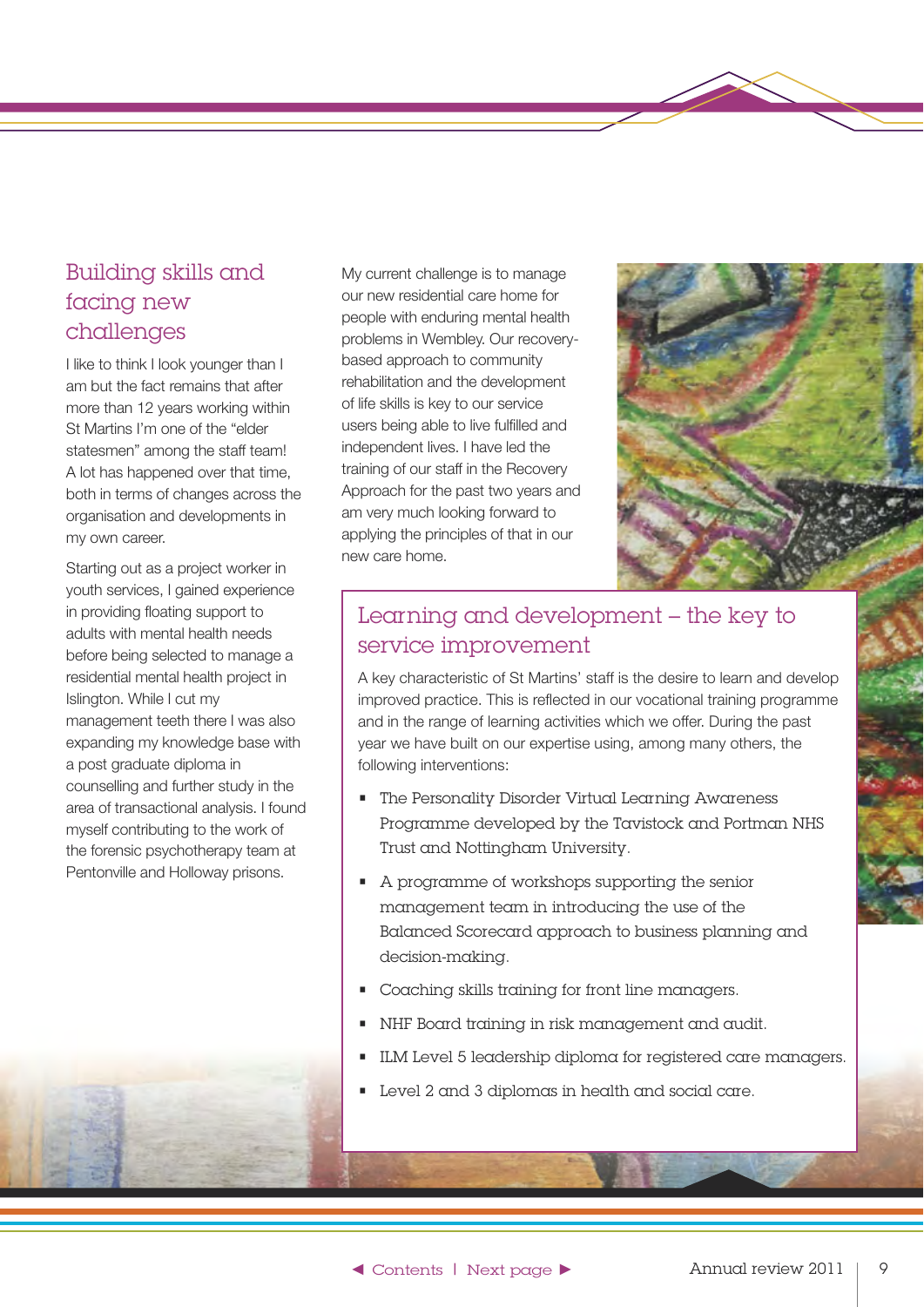## Vincent Murrain

<span id="page-9-0"></span>I want to do something in catering, probably part time to start with but you never know. In the meantime I'm carrying on with the stuff I enjoy doing like cooking – I do a mean Vince<br>
I want to do see<br>
in catering, pr<br>
part time to ste<br>
but you never<br>
In the meantir<br>
carrying on w<br>
stuff I enjoy de<br>
cooking – I do<br>
curried goat – curried goat – and yoga. "

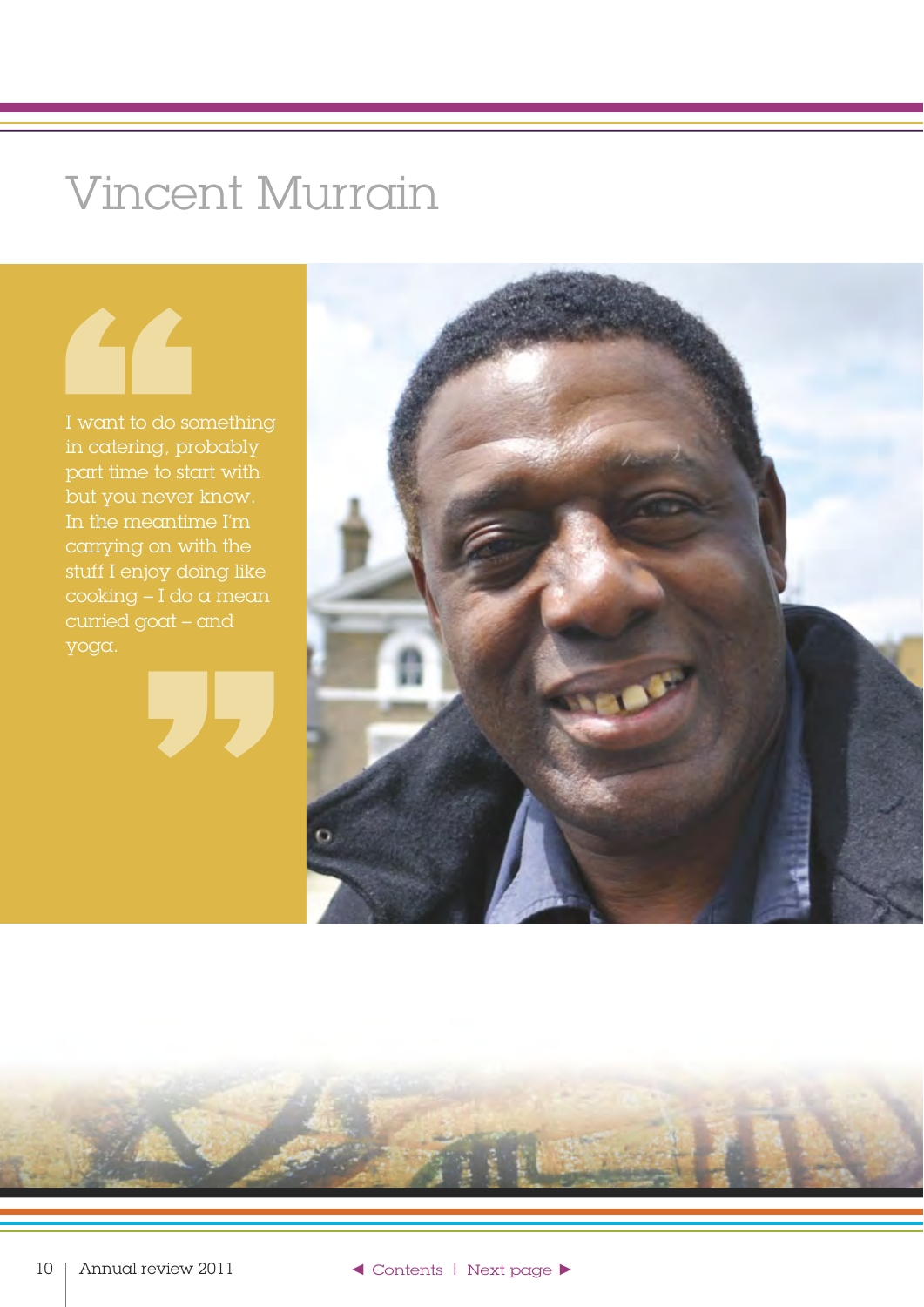#### <span id="page-10-0"></span>Horse-racing, curried goat and learning to be more "savvy"

Hello, I'm Vincent and I now live in my own flat in Islington having spent the past five years in supported accommodation with St Martins. I did like living with St Martins; the scenery was nice and having my own key was great but being in my own place is a different challenge altogether! Once I felt ready to move on I was really motivated to get this place. I saved for ages and have been able to buy my own bed and carpets.

I think I've come a long way recently. My physical and mental health problems have meant that I've had to go to hospital now and then, but I'm much more independent than I was. As well as being calmer and a bit more confident, I also feel a bit more "savvy". I like people and using my new confidence to make more friends and get out and do things in my area. I'm quite interested in politics and I've started going to

Labour party meetings in my constituency. It's really interesting.

The hard bits? Well, bills, budgeting and forms are a bit of a struggle, but I still get help from a keyworker with that sort of thing so I manage. I'm beginning to think about trying to get a job now. I want to do something in catering, probably part time to start with but you never know. In the meantime I'm carrying on with the stuff I enjoy doing like cooking – I do a mean curried goat – and yoga. I also like horse-racing but I never bet; I'm saving up for a new set of pans for my kitchen!



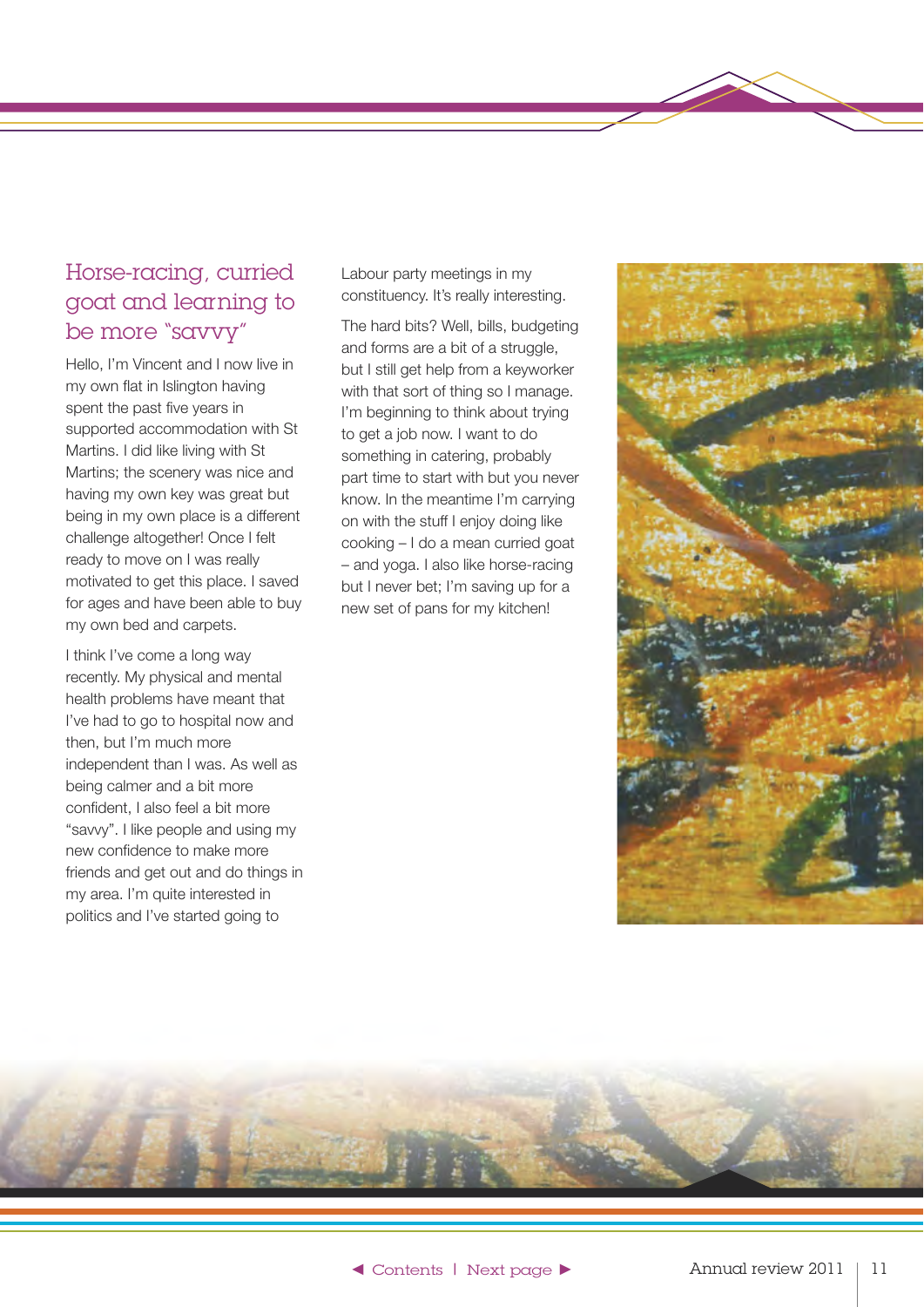### Susie Horsford

<span id="page-11-0"></span>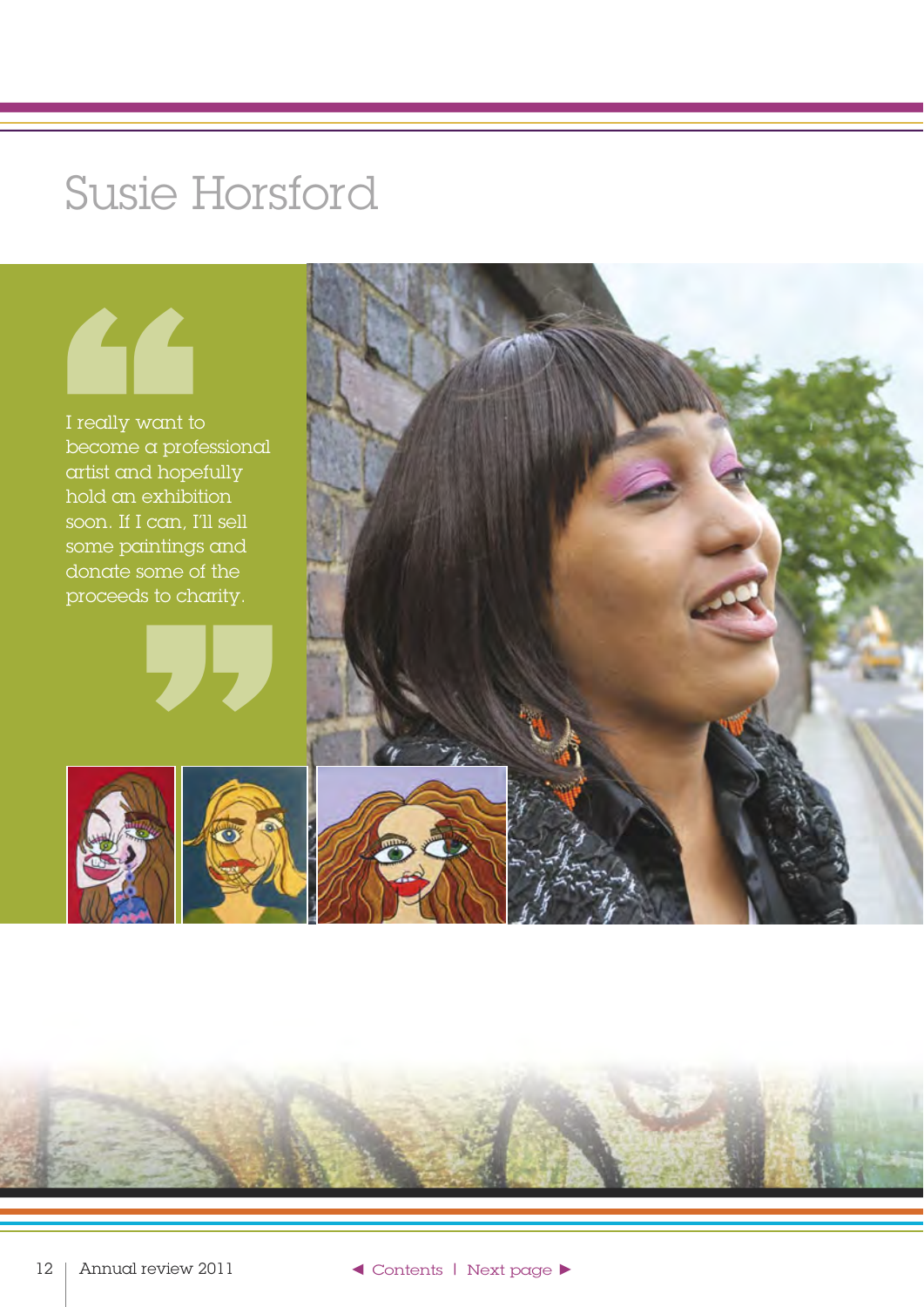#### <span id="page-12-0"></span>Abstract art and the power of positive thought

For many years I have felt emotionally troubled. As far back as secondary school I began to suffer from anxiety and later experienced more serious mental health problems. For a long time I thought that feeling the way I did was normal but eventually I realised it wasn't and I was able to get some help.

I've been a service user with St Martins for a couple of years. I live in my own flat but still get regular support from my keyworker which has been really helpful to me. Support on many of the practical aspects of living on my own – like accessing services, filling in forms and accessing volunteering work – has freed me up to concentrate on feeling better about myself.

These days I am much less depressed and probably no more anxious than anybody else. I have learned to have a better attitude towards myself and try to think

positively. I still have mental health issues but I am very disciplined in taking my medication and maintaining a healthy diet.

Two areas of change in my life have been especially important to me. While exploring how positive thought can improve wellbeing I discovered Christianity and, for me, this has really helped. The second big change has been through my renewed commitment to art. I started painting about ten years ago but only when I got involved with an organisation called Core Arts did I discover how my art helps me manage my feelings. Some people think my paintings of people look like some of Picasso's works but I don't feel influenced by him. I just experiment, and paint people as I see them in my mind's eye.

I really want to become a professional artist and hopefully hold an exhibition soon. If I can, I'll sell some paintings and donate some of the proceeds to charity.



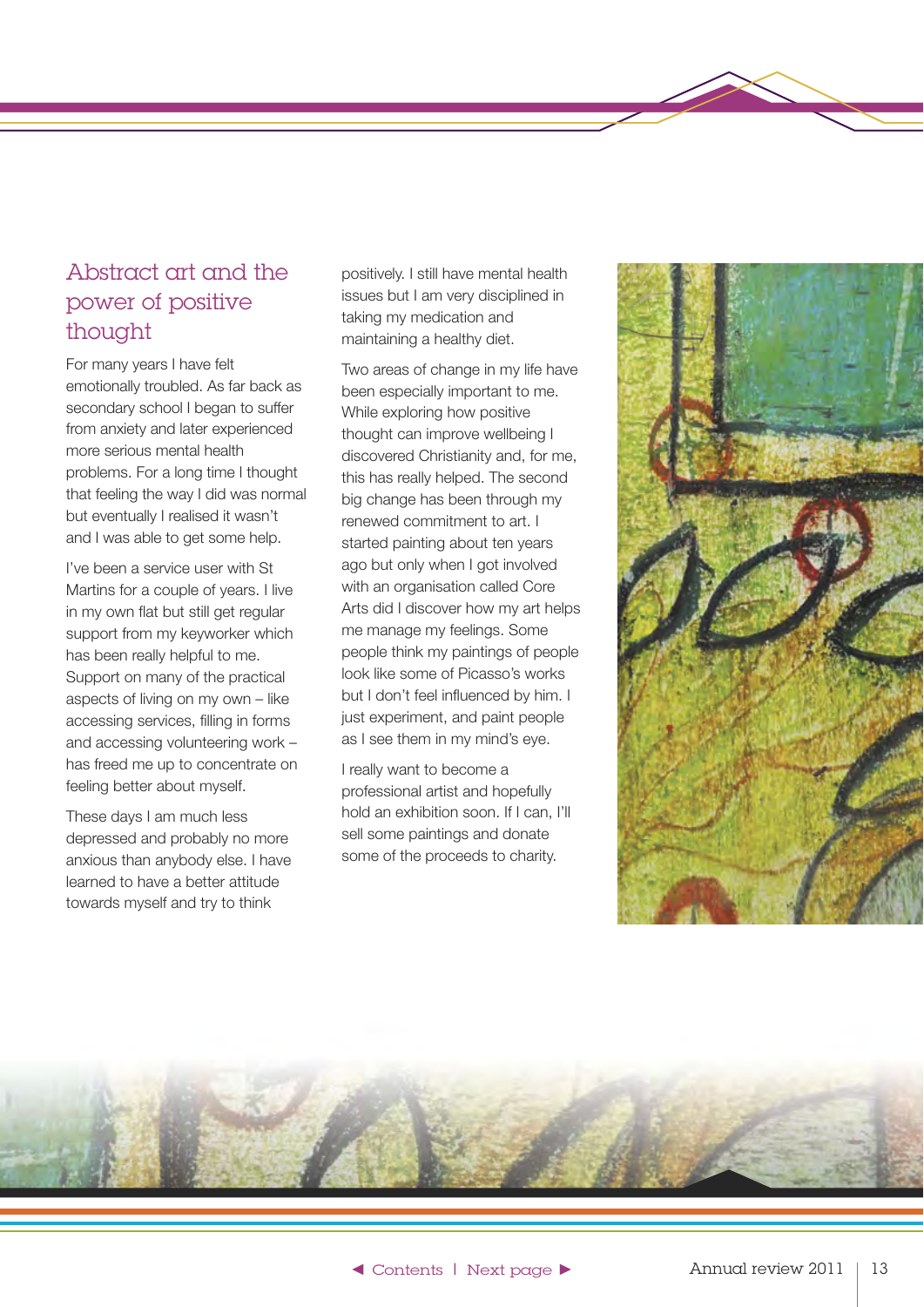### <span id="page-13-0"></span>Ray Gorthy



One of my main pastimes is photography and I had some pictures I took at Woburn Safari Park last year exhibited at St Martins' annual general meeting. I have another collection of unusual aspects of London taken from the Thames which I am going to display at this year's event. aspects of<br>caken from<br>nes which I<br>g to display at<br>'s event.



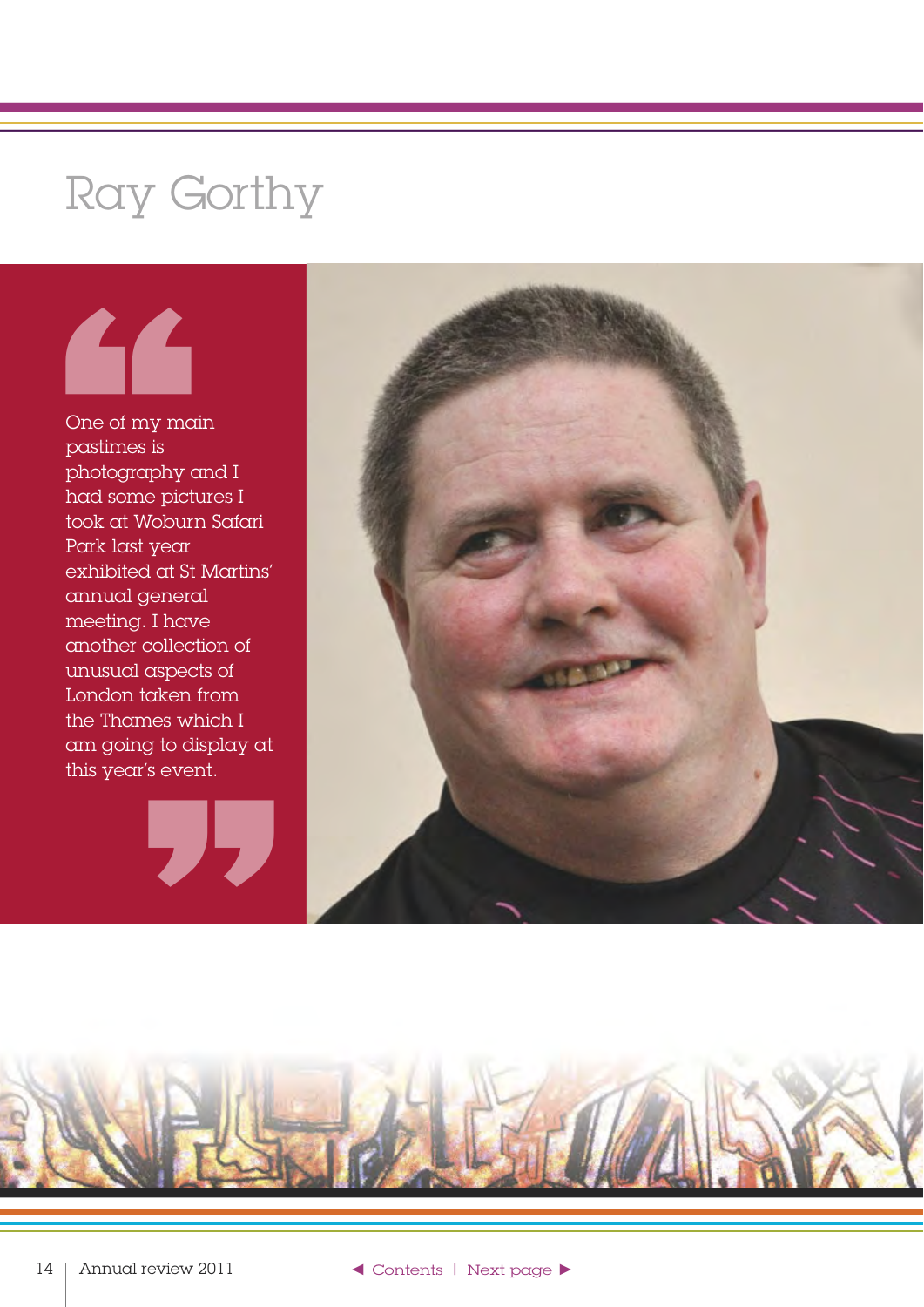#### <span id="page-14-0"></span>Mechanical rhinos, and other observations

**Ray Gorthy recently moved into his own flat in Islington after spending five years in St Martins' supported housing schemes. A veteran of the Falklands conflict, Ray arrived in London from his native Scotland in 2005, only to find himself unexpectedly homeless and unemployed.** 

I had a difficult time of it for a while, becoming both mentally and physically quite unwell at the same time as finding myself adrift in London. It was especially difficult for me as I had always been a hard worker; I was an HGV driver, a joiner and an electrical engineer at different times after I'd left the army.

I felt a lot better once I moved into temporary housing at St Martins, although because it was temporary I always felt I was waiting to move on. After a bit longer than I'd expected, I moved into this new flat in May 2011. I find it quite hard to

get around so the fact that I was able to get a place near my GP is great. I also get a mobility scooter every other week and am exploring more of the area. I've done almost all the decorating and furnishing myself here; last week I went to the DIY shop to plan how much gravel I'm going to need to sort out my front garden.

One of my main pastimes is photography and I had some pictures I took at Woburn Safari Park last year exhibited at St Martins' annual general meeting. Among the wildlife images I shot were some of rhinos which stood so still some of us thought they must be mechanical! I have another collection of unusual aspects of London taken from the Thames which I am going to display at this year's event. My mobility problems mean that my computer is very important to me – both for working with my photographs and for things like grocery shopping. But this year I am going to try to get out more and meet more people in my new area.



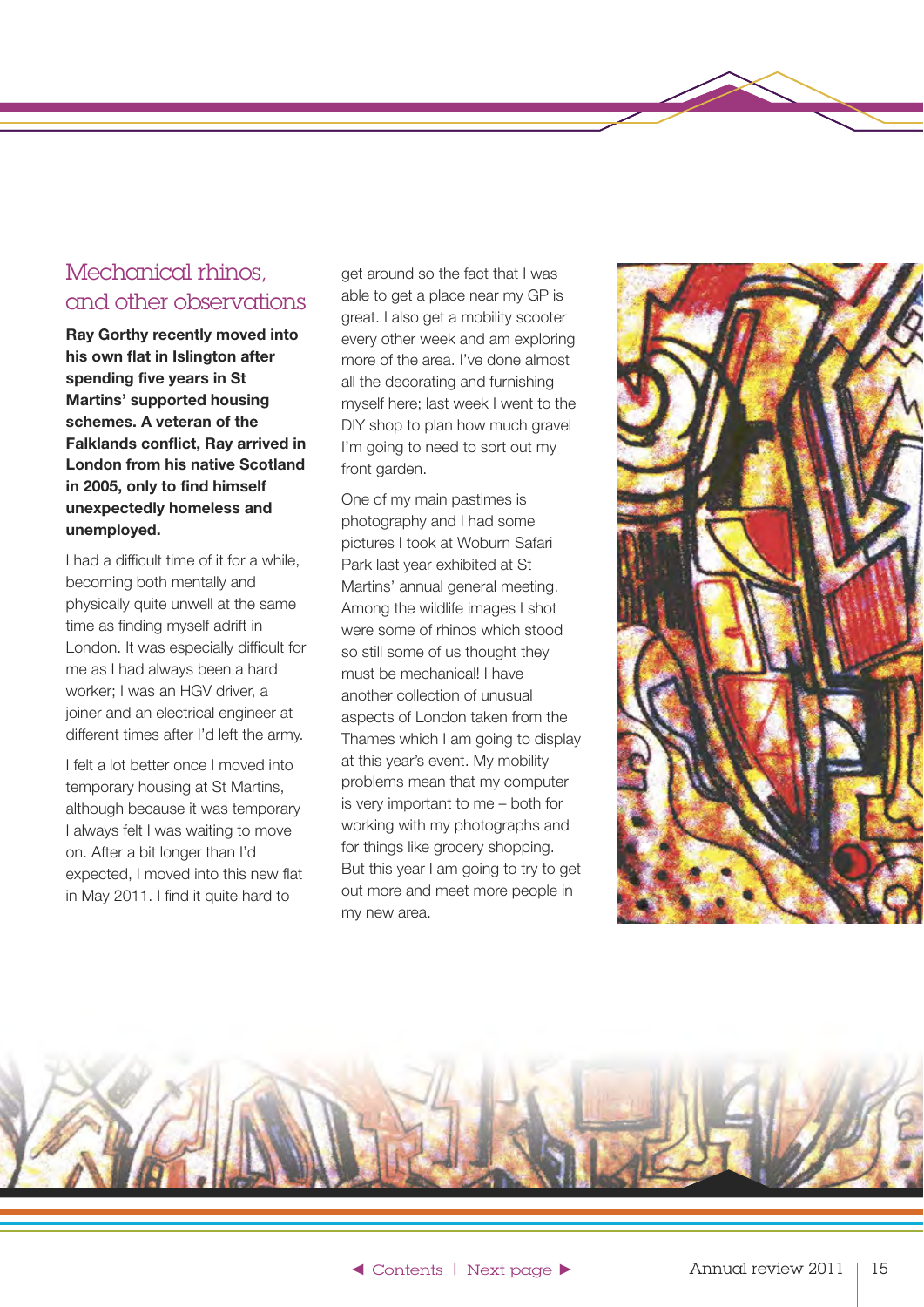### <span id="page-15-0"></span>Move on

This year  $135$  service users moved on to other accommodation, an increase of 10% on last year

The average stay across all services has decreased to exactly 2 **years** compared to more than two years in 2009-10

The average time spent in our care homes has reduced markedly from 3.5 years to 2.5 years

The average stay in offender services has reduced from 1.5 years to **1 year** and the average stay in youth services is now 1.7 years, down by an average of 11 weeks from last year

More people are accessing long term accommodation –  $60\%$  this year

69% of move on from offenders services was into private sector properties

89% of those moving on from our forensic care homes in the last year moved in to permanent homes with independent tenancies

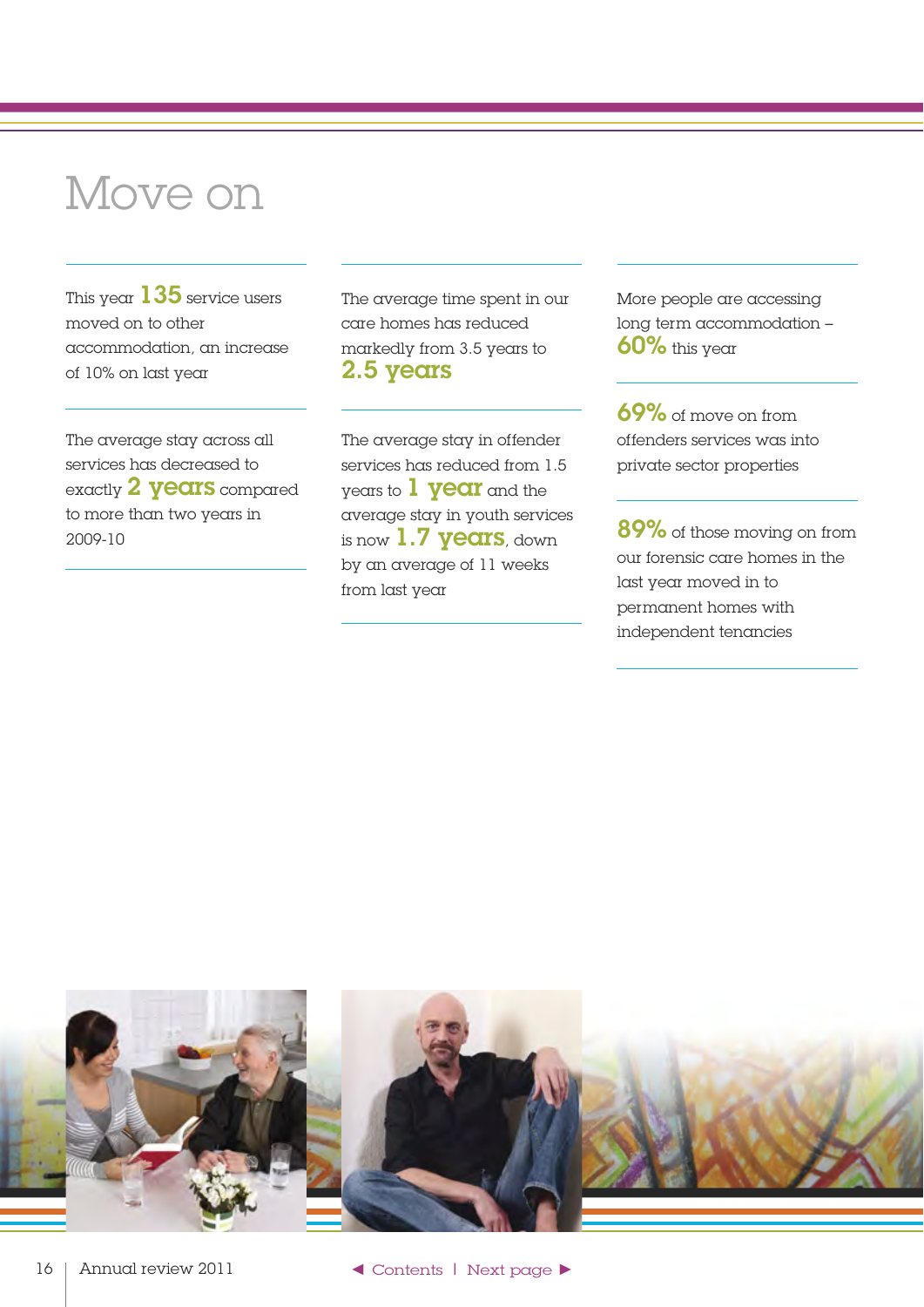### <span id="page-16-0"></span>How our support works

93% of service users who had identified a need to better manage their mental health had done so by the time that they left our services. This figure was  $100\%$  for those in our care homes

100% of care home service users felt that they had been assisted towards better life choices by the time they left our services

100% of care home service users who needed to comply with statutory orders did so

93% of service users wishing to better manage their physical health had done so by the time they left our services

 $96\%$  of those who identified a need to maximise their income had done so by the time they left our services

85% of those who needed to reduce their debts had done so by the time they left our services

66% of those who had identified a need to better manage a substance misuse problem had done so by the time they moved on from our services

92% of service users who identified a need to participate in activities were helped to do so. This figure rose to 100% for those in our care homes

 $57\%$  identified a need for training. Of those who participated, 28% successfully undertook training that led to a qualification

82% of those who needed support with self harm had achieved better management of the problem by the time they moved on

Overall **94%** of service users reported the ability to exercise improved choice by the time they left our services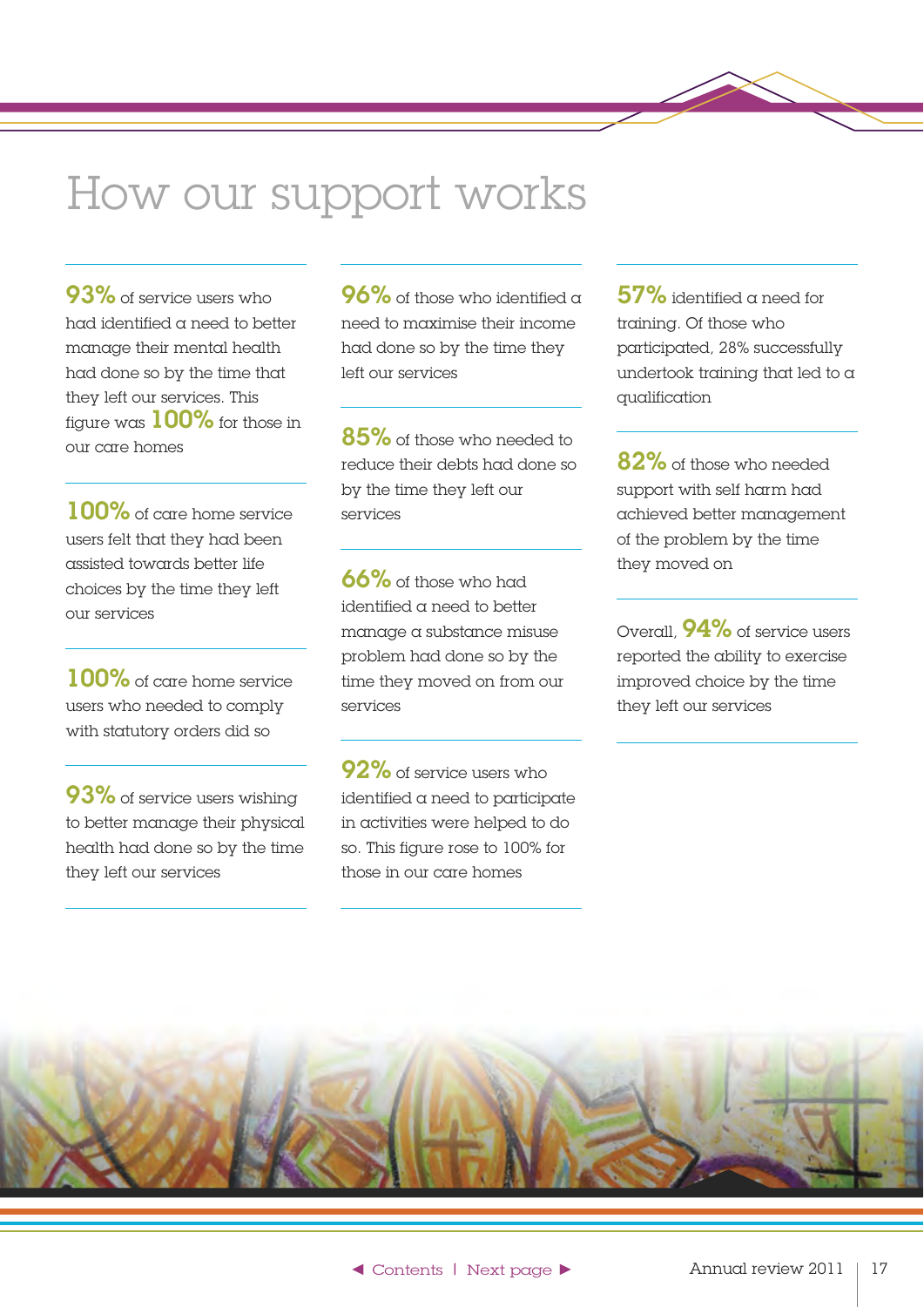## <span id="page-17-0"></span>Service user demographics

#### Gender

59% of all service users were male

#### Ethnicity\*

 $51\%$  who gave their ethnicity said they were of Black or Black British origin

31% of all service users who gave their ethnicity said they were of White origin

5% of all service users who gave their ethnicity said they were of Asian origin and a further 5% of Chinese origin, and 6% mixed

#### Age

26% of all service users were aged under 20 years

 $51\%$  were over 30 years of age

#### Statutory frameworks

77% of all of our service users were being managed under the Care Programme Approach at the point that they joined our services

 $4\%$  were being managed. under MAPPA arrangements

3% were taking part in Drug Intervention programmes

#### Area of origin

Service users originated from 18 different local authority areas,  $17$  of them London boroughs

56% of all service users originated from London Borough of Hackney

16% of service users originated from London Borough of Islington

10% of all service users originated from London Borough of Lambeth

\* Ethnicity is collected in line with ONS Statistical descriptions.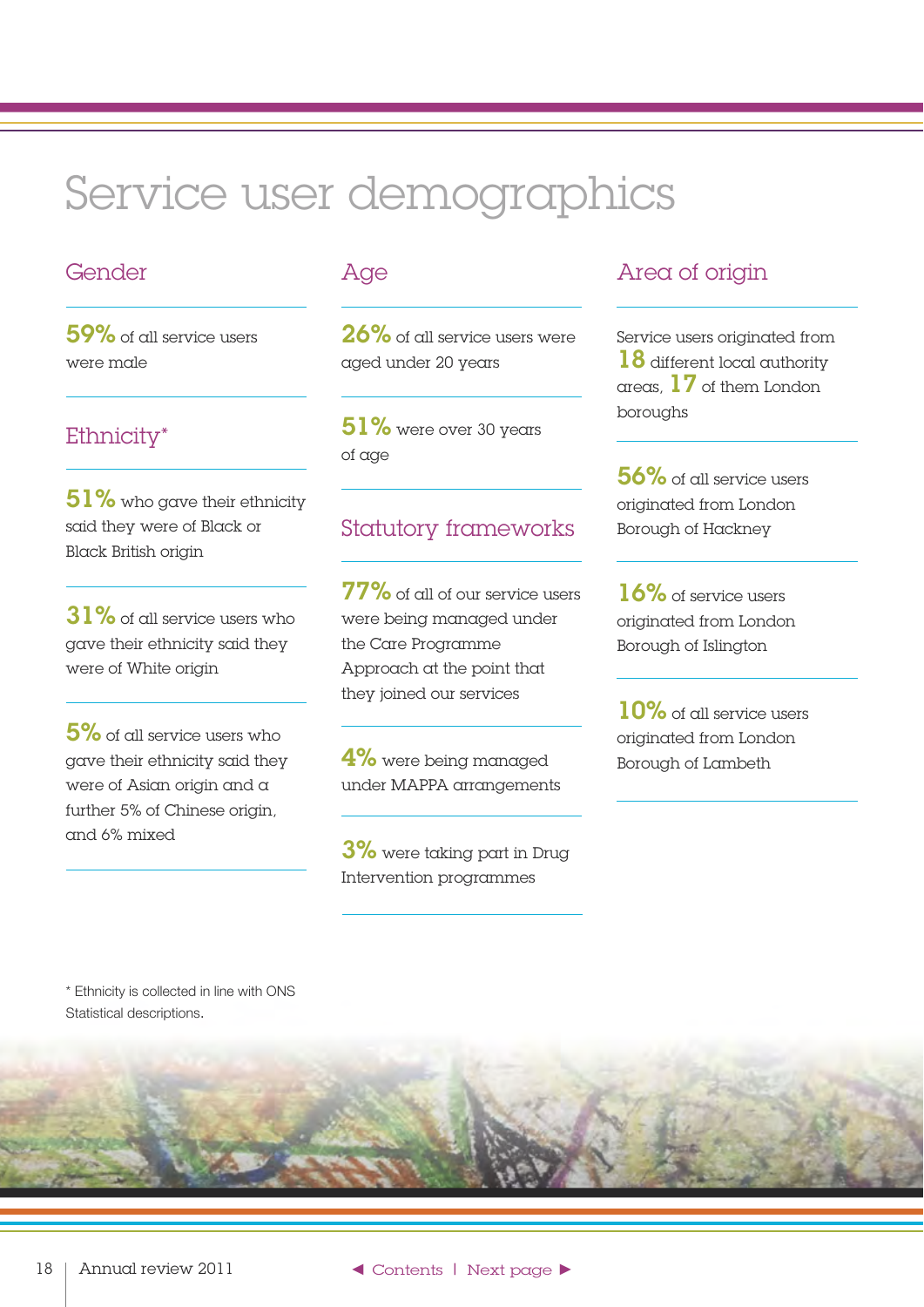#### <span id="page-18-0"></span>Secondary needs

25% of all service users. regardless of why they were referred to the service reported that being homeless was one of their needs

13% had complex needs

13% reported problems with drug use and 9% with alcohol

#### Religion

36% reported being Christian

32% were recorded as unknown, a further 6% reported having no religion, and 4% refused to answer

9% reported they were Islamic

Less than  $2\%$  named Hinduism, Buddhism, Atheism and Judaism

#### Sexual orientation

80% said they were heterosexual

2% said that they were gay or lesbian

#### Economic status

6% were full time students at the point they left our services

37% were claiming job seekers allowance

35% were long term sick or disabled

13% were not seeking work

2% were in paid work

#### Housing stock and rent levels 2010/11

|                                                 | <b>Bedspaces</b> | Average rent |
|-------------------------------------------------|------------------|--------------|
| Registered Care Homes (inclusive of care costs) | 46               | £959.04      |
| Hostels                                         | 26               | \$149.26     |
| Shared houses                                   | 30               | £128.50      |
| Self-contained flats                            | 45               | £153.91      |
| <b>Bedsits</b>                                  | 6                | £102.77      |
| Floating support schemes in management          | 107              |              |
| Voids excluding Registered Care Homes           |                  | 4.3%         |
| Gross arrears                                   |                  | 6.3%         |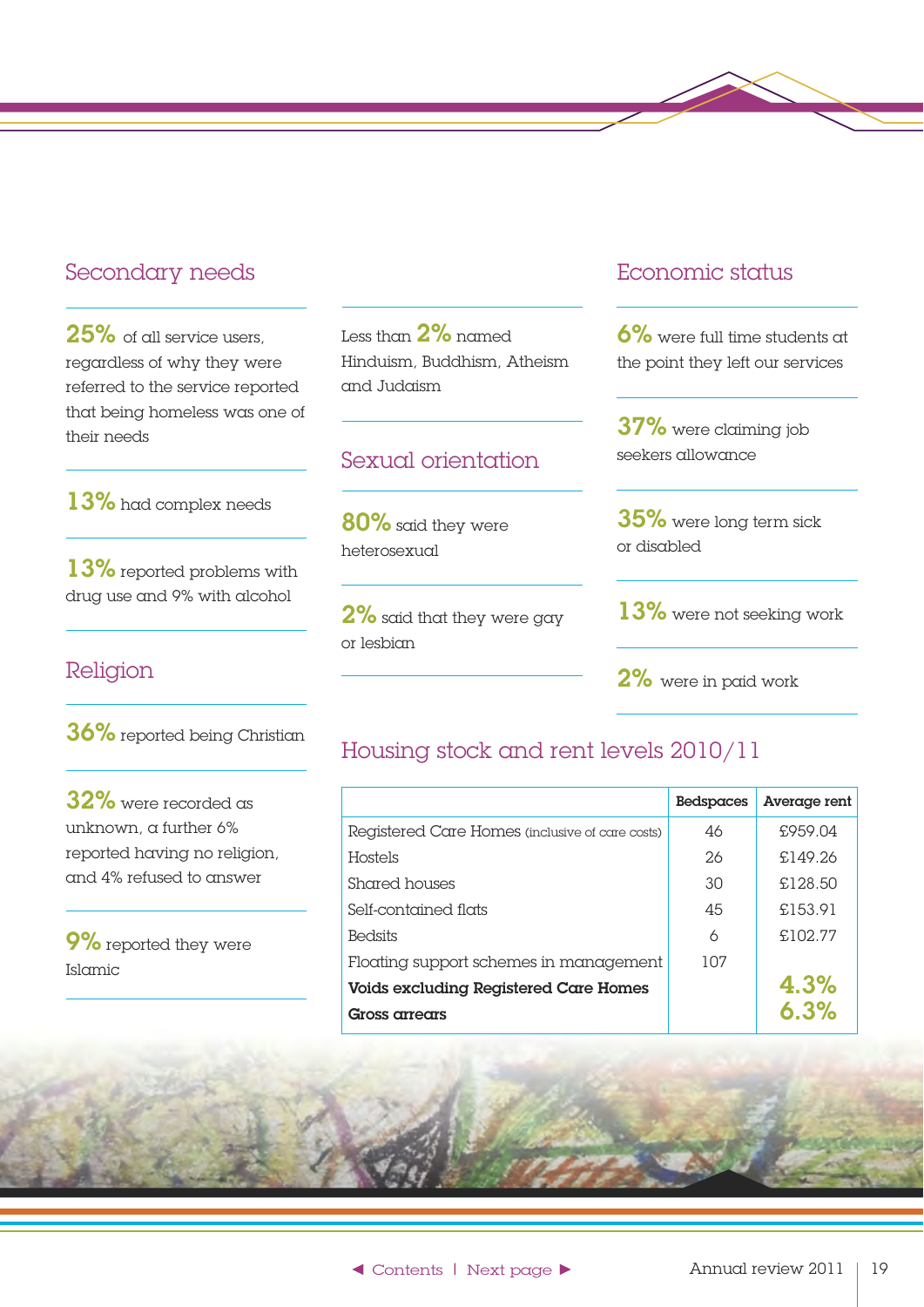## <span id="page-19-0"></span>Income and expenditure

For the year to 31 March:

|                                        | 2011        | 2010        |
|----------------------------------------|-------------|-------------|
|                                        | £           | £           |
| <b>Turnover</b>                        | 3,960,491   | 4,187,825   |
| Operating costs                        | (3,906,846) | (4,074,028) |
| <b>Operating surplus</b>               | 53,645      | 113,797     |
| Interest receivable and similar income | 28,889      | 40,654      |
| Interest payable                       | (3, 357)    | (7,683)     |
| Other income:                          |             |             |
| Unrestricted donations                 | 2,600       | 3,336       |
| Restricted donations                   | 380         | 440         |
| Profit on disposal of properties       |             | 6,000       |
| <b>Surplus on ordinary activities</b>  | 82,157      | 156,544     |
| Transfer from/(to) restricted reserves | 120         | (440)       |
| Revenue reserve brought forward        |             |             |
| - as previously reported               | 3,736,928   | 3,675,584   |
| - prior year adjustment                |             | (94, 760)   |
| Revenue reserve carried forward        | 3,819,205   | 3,736,928   |

#### **Auditors report**

The Income and Expenditure Account and Balance Sheet are not the full statutory accounts but are a summary of the information which appears in the full accounts. The full accounts have<br>been audited and given an unqualified

**Independent Auditors' statement to the Trustees of St Martin of Tours Housing Association Limited**<br>We have examined the summarised financial statements of St Martin of Tours Housing Association Limited for the year ended

#### **Respective responsibilities of the Board and auditors**

The Board are responsible for preparing the summarised financial statements in accordance with applicable United Kingdom law and the Accounting Requirements for Registered Social<br>The Board are responsible for preparing the Landlords General Determination 2006.

Our responsibility is to report to you our opinion on the consistency of the summarised financial statements with the full financial statements and the Boards' Annual Report. We also read the other information contained in the summarised annual report and consider the implications for our report if we become aware of any apparent misstatements or material inconsistencies with the summarised financial statements.

We conducted our work in accordance with Bulletin 2008/3 issued by the Auditing Practices Board.

#### **Opinion**

In our opinion the summarised financial statements are consistent with the full annual financial statements and the Boards' Annual Report of 14 July 2011 for the year ended 31 March 2011.

Neil Finlayson (Senior Statutory Auditor)<br>For and on behalf of Kingston Smith LLP, Statutory Auditor, Chartered Accountants and Registered Auditors<br>Devonshire House, 60 Goswell Road, London EC1M 7AD

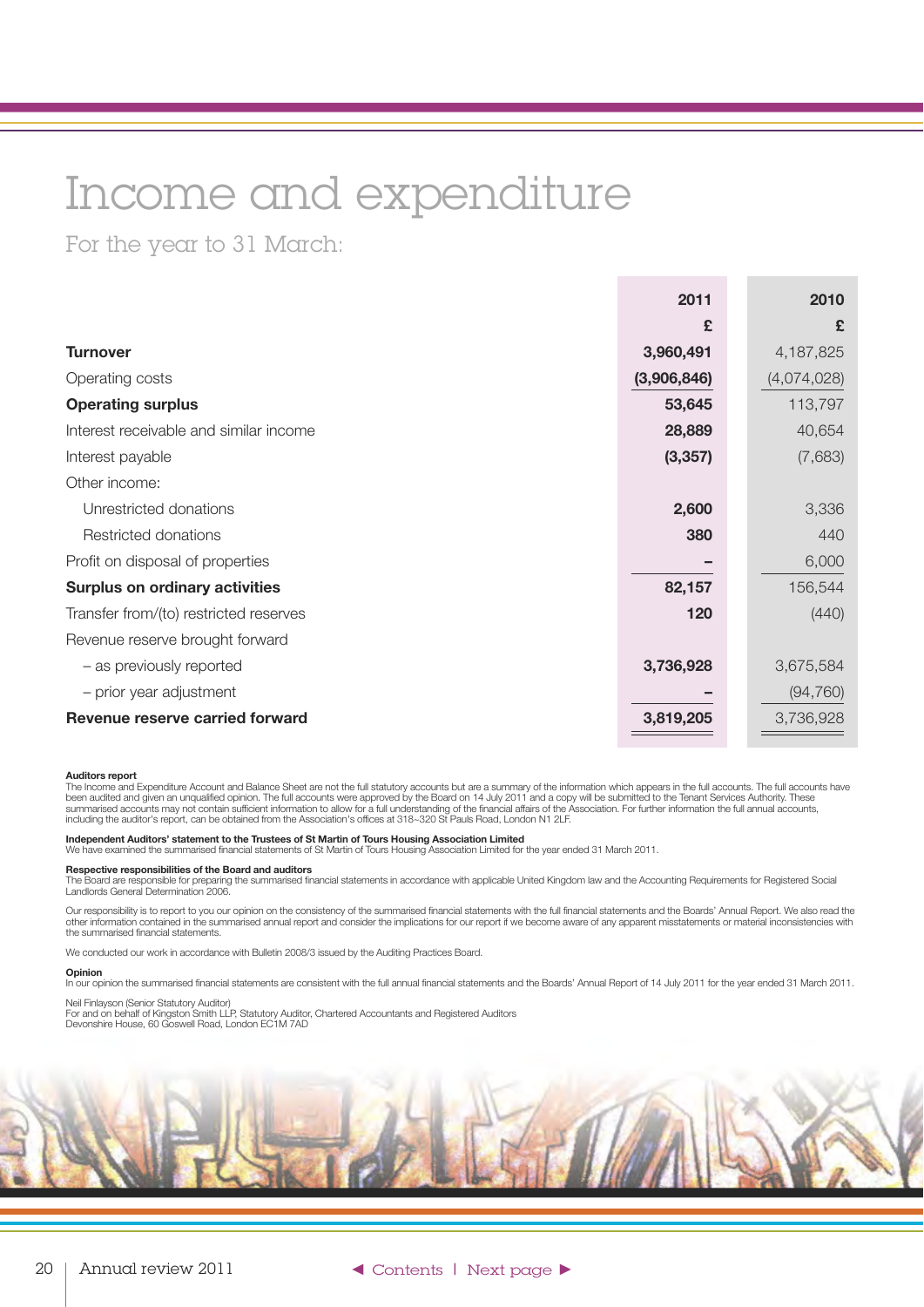# <span id="page-20-0"></span>Balance sheet

As at 31 March:

|                                                         | 2011          | 2010        |
|---------------------------------------------------------|---------------|-------------|
|                                                         | £             | £           |
| <b>Fixed assets</b>                                     |               |             |
| Housing properties (Cost less depreciation)             | 8,059,752     | 7,781,351   |
| Less: Social housing grant                              | (6, 279, 159) | (6,028,159) |
|                                                         | 1,780,593     | 1,753,192   |
| Other fixed assets                                      | 185,802       | 202,635     |
|                                                         | 1,966,395     | 1,955,827   |
| <b>Current assets</b>                                   |               |             |
| Properties for sale                                     | 187,351       | 95,842      |
| Debtors                                                 | 141,778       | 157,283     |
| Cash at bank and in hand - restricted                   | 8,973         | 8,973       |
| - unrestricted                                          | 3,142,038     | 3,477,006   |
|                                                         | 3,480,140     | 3,739,104   |
| <b>Creditors: Amounts falling due within one year</b>   | (851, 969)    | (654, 571)  |
| <b>Net current assets</b>                               | 2,628,171     | 3,084,533   |
| <b>Total assets less current liabilities</b>            | 4,594,566     | 5,040,360   |
| Creditors: Amounts falling due after more than one year | 185,519       | 216,173     |
| Recycled Capital Grant                                  |               | 497,297     |
| <b>Capital and reserves</b>                             |               |             |
| Capital reserve                                         | 28            | 27          |
| Called up share capital                                 | 33            | 34          |
| Restricted reserves                                     | 377,431       | 377,551     |
| Designated reserves                                     | 212,350       | 212,350     |
| Revenue reserves                                        | 3,819,205     | 3,736,928   |
|                                                         | 4,594,566     | 5,040,360   |

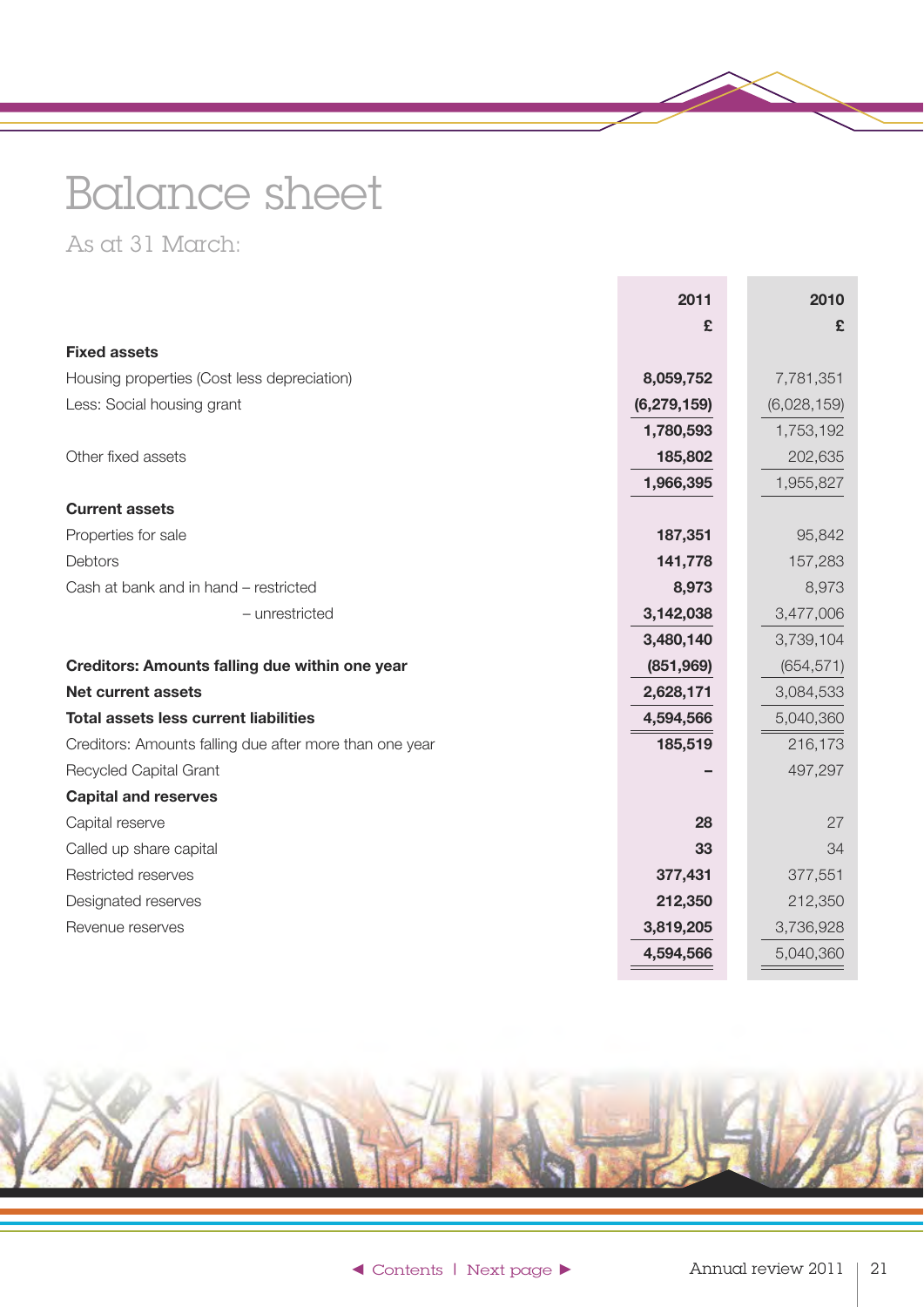# <span id="page-21-0"></span>Joint working and partnership

#### Statutory bodies

LB Barnet LB Enfield LB Hackney LB Hammersmith and Fulham LB Haringey LB Islington LB Ealing LB Greenwich LB Waltham Forest LB Lambeth LB Newham LB Tower Hamlets City of Westminster Royal Borough of Kensington and Chelsea

#### Kent County Council

Barnet, Enfield and Haringey Mental Health Trust East London and City Mental Health Trust South West London and St George's Mental Health Trust West London Mental Health Trust Camden and Islington Mental Health Trust Camden Primary Care Trust Haringey Primary Care Trust Islington Primary Care Trust London Probation Trust North London Forensic Service The John Howard Centre

#### Trust and individual donors

The Morris Charitable Trust The CA Redfern Charitable Foundation

#### Housing associations and voluntary partners

Islington and Shoreditch Housing Association

Sanctuary Housing Association

Southern Housing Group

Volunteer Action Islington

Hanley Road Day Centre

Hackney College

City of London College

London Metropolitan University

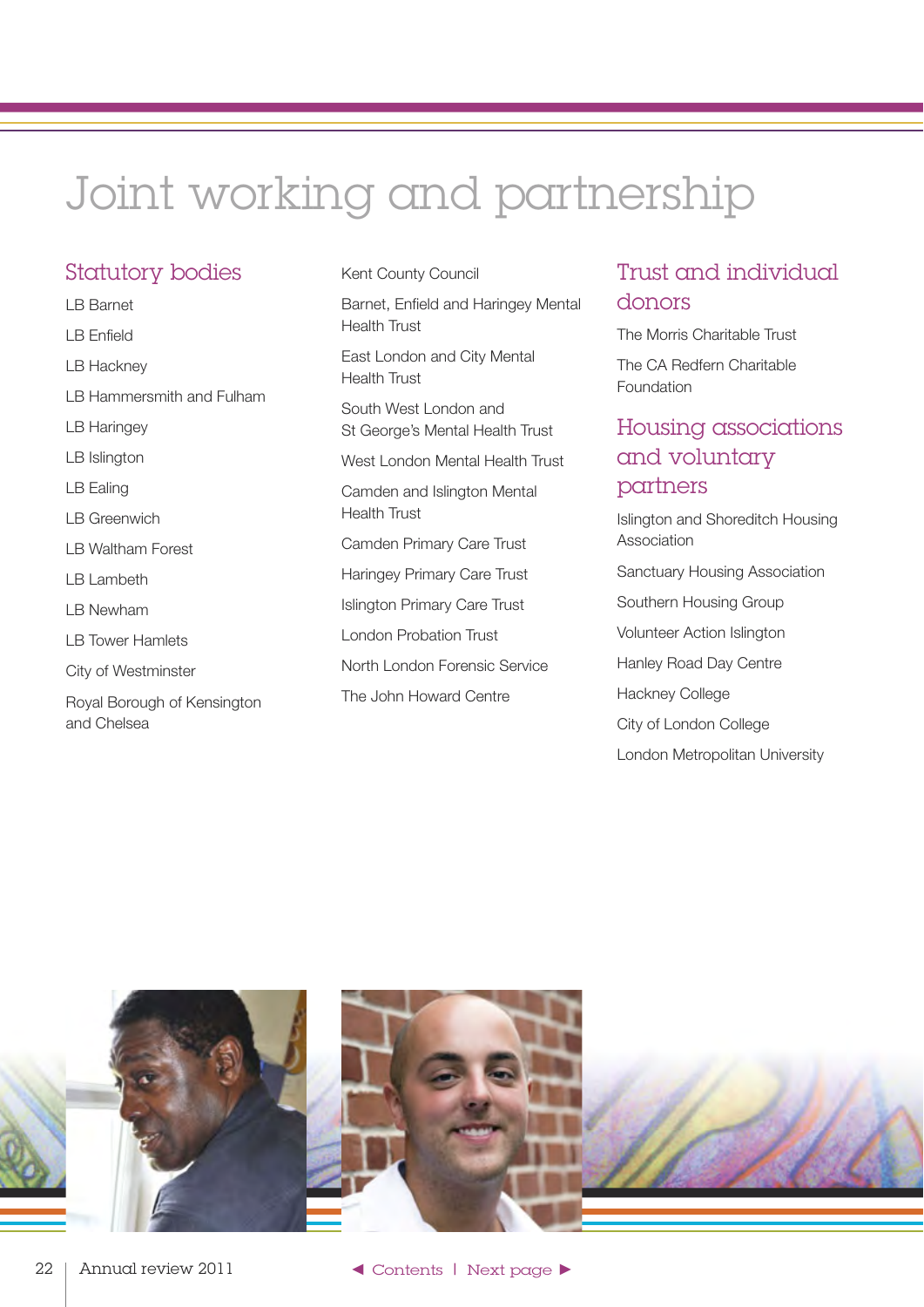### <span id="page-22-0"></span>The team

### Board members as at July 2011 and dates of appointment

| <b>Chair</b>        | Nick Purchase MBA, MSc, CQSW | 2003 |
|---------------------|------------------------------|------|
| <b>Vice Chair</b>   | Barbra Carlisle BA FCIH      | 2009 |
| <b>Treasurer</b>    | Mayan Shah EMBA, FCCA, BA    | 2004 |
| <b>Board Member</b> | Dr Tony Kearns FRCPsych      | 2005 |
| <b>Board Member</b> | John Kennedy MA              | 2000 |
| <b>Board Member</b> | Catherine Cox                | 2007 |
| <b>Board Member</b> | Hopeton Elliott              | 2007 |
| <b>Board Member</b> | Rosalind Ugwu BA, MCIH, MCMI | 2009 |

### Senior management team

| <b>Chief Executive Officer</b>                        | John Thompson MA, MSc, BA               |
|-------------------------------------------------------|-----------------------------------------|
| <b>Director of Finance and Company Secretary</b>      | <b>Philip Bowles FCA</b>                |
| <b>Director of Operations</b>                         | Dr Vimala Uttarkar BSc, MA, MPhil, PhD  |
| <b>Director of Human Resources and Communications</b> | Philip Smith BA, PGDip, Chartered MCIPD |
| <b>Director of Maintenance and Property Services</b>  | Jon Mumford BSc, Dip.Arch               |